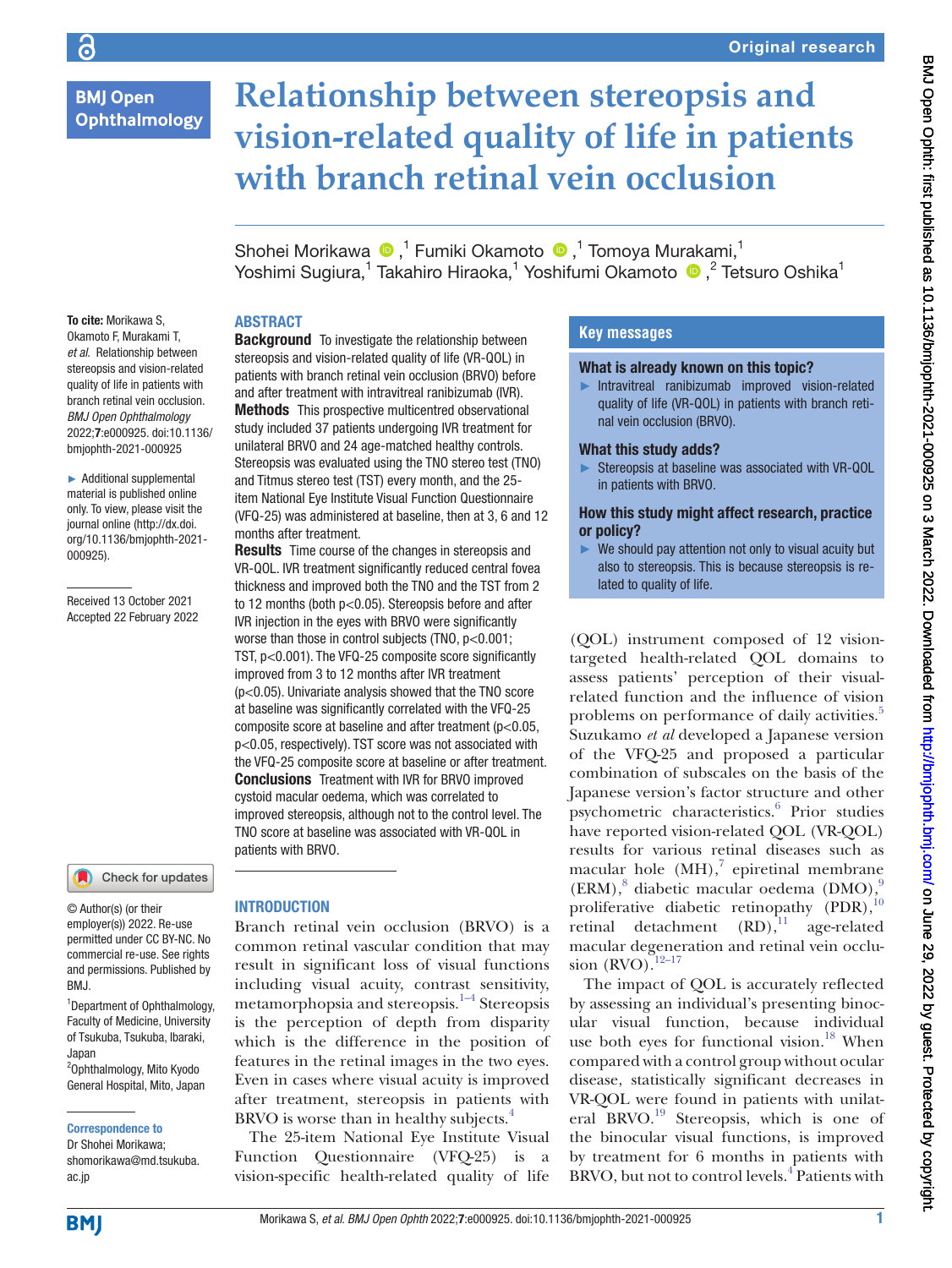BRVO may have an increased risk of impaired stereopsis and reduced QOL, thus VR-QOL in patients with BRVO might be associated with stereopsis. Ng *et al* reported that stereopsis was associated with the VR-QOL, specially during driving, after RD surgery.[20](#page-6-5)

However, no study has investigated the relationship between VR-QOL and stereopsis in patients with BRVO. In this study, we sought to elucidate the relationship between VR-QOL including subscales in detail and stereopsis, and reveal the time course of change in stereopsis for 12 months.

#### **METHODS**

This prospective study adhered to the tenets of the Declaration of Helsinki. Institutional Review Board approval was obtained. All participants were informed of their rights, and they provided written informed consent before undergoing the study procedures. Patients or the public were not involved in the design, or conduct, or reporting or dissemination plans of our research. This study included patients who had been diagnosed with BRVO at the University of Tsukuba Hospital and Mito Kyodo General Hospital between December 2016 and December 2019. All patients were treatment-naïve. Exclusion criteria included (1) previous history of vitreoretinal surgery; (2) previous history of ophthalmic disorders except mild refractive errors and mild cataract; (3) undergoing macular oedema treatment within the last 90 days (including subtenon triamcinolone acetonide, intravitreal bevacizumab, intravitreal ranibizumab (IVR), intravitreal aflibercept, topical steroid, carbonic anhydrase inhibitors); (4) undergoing intraocular surgery within the last 90 days; (5) contralateral eye of RVO; (6) poor control of hypertension and diabetes mellitus; (7) undergoing laser treatment within the last 30 days; and (8) anisometropia >2 D. We also included age-matched controls. Eligible patients with a diagnosis of BRVO were examined every month and treated with an IVR injection pro re nata for 12 months. During the treatment period (months 0–2), the patients received monthly IVR injections. During the observation period (months 3–12), all patients received monthly IVR injections if the central retinal thickness (CRT) was >300µm, as measured by optical coherence tomography (OCT), or if serous RD or subretinal haemorrhage were present. IVR was performed by two ophthalmologists (TM and SM).

All patients were evaluated at baseline and monthly post-treatment using the TNO stereo test (TNO) and Titmus stereo test (TST); best-corrected visual acuity (BCVA) and OCT images were also obtained. The patients answered the VFQ-25 before treatment and at 3, 6 and 12 months after treatment.

We tested two indices of the stereopsis using the TNO and TST at a standard viewing distance of 40cm with an appropriate spectacle correction. To ensure that patients did not use monocular clues on the TST, their responses were checked by inverting the stereo target and asking if the target appeared in front of or behind the page. TNO

and TST were converted from seconds of arc to logarithm (log) value for analysis. The BCVA was measured using the Landolt chart and converted to the logarithm of the minimum angle of resolution units (logMAR) for analysis. The retinal microstructure was obtained using a spectral domain OCT (Cirrus; Carl Zeiss, Dublin, California, USA) and five-line raster cross scans and a macular cube were performed using Cirrus analysis software V.3.0, with more than 7/10 signal strength. We quantitated the CRT, central fovea thickness (CFT) and the presence of serous RD.

The research staff explained the VFQ-25 questionnaire to the patients, provided detailed instructions, helped if needed and checked the completed questionnaires. The VFQ-25 consists of 25 items where patients are expected to assess the level of difficulty of specific visual symptoms and daily activities. Each item applies to 1 of the 12 subscales, namely, 'general health', 'general vision', 'ocular pain', 'near activities', 'distance activities', 'social functioning', 'mental health', 'role difficulties', 'dependency', 'driving', 'colour vision' and 'peripheral vision'. These subscales range from 0 to 100 points, with 100 indicating the highest function. The VFQ-25 composite score is the average score for all subscales, without questions regarding 'general health'. In this study, a Japanese version of the VFQ-25 was used, which was modified to accommodate the Japanese lifestyle and culture and which has been validated for ocular diseases.<sup>[6](#page-5-3)</sup>

The mean and SD were calculated for age, the TNO score, the TST score, BCVA, VFQ-25 composite score and duration of disease. The TNO, TST, BCVA, CFT and VFQ-25 composite scores were analysed using a repeatedmeasures analysis of variance to assess the time course of the changes. If significant differences were found, a Bonferroni test was performed. The Mann-Whitney U test was used to compare the VFQ-25 composite score between patients with BRVO at baseline and 12 months after IVR and the control subjects. The relationship between the stereopsis and VFQ-25 composite score and 12 subscales at baseline and 12 months was assessed by means of the Spearman's rank correlation coefficient test. The relationship between the stereopsis and the number of injections was assessed by means of the Spearman's rank correlation coefficient test. Statistical analysis was performed using SPSS Statistics for Mac software (V.25, IBM Corp.). All statistical tests were two-sided and the level of significance was set at p<0.05.

#### RESULTS

We analysed 37 patients (17 male, 20female) who were diagnosed with BRVO. Their ages averaged 67.5±10.3 years (mean±SD). Twenty-four age-matched healthy control subjects (11 male, 13 female) were included in the study. The baseline characteristics of patients with BRVO and control subjects are shown in [table](#page-2-0) 1. The mean duration of disease was 2.7±2.8 months. BCVA and stereopsis (assessed with the TNO and the TST) were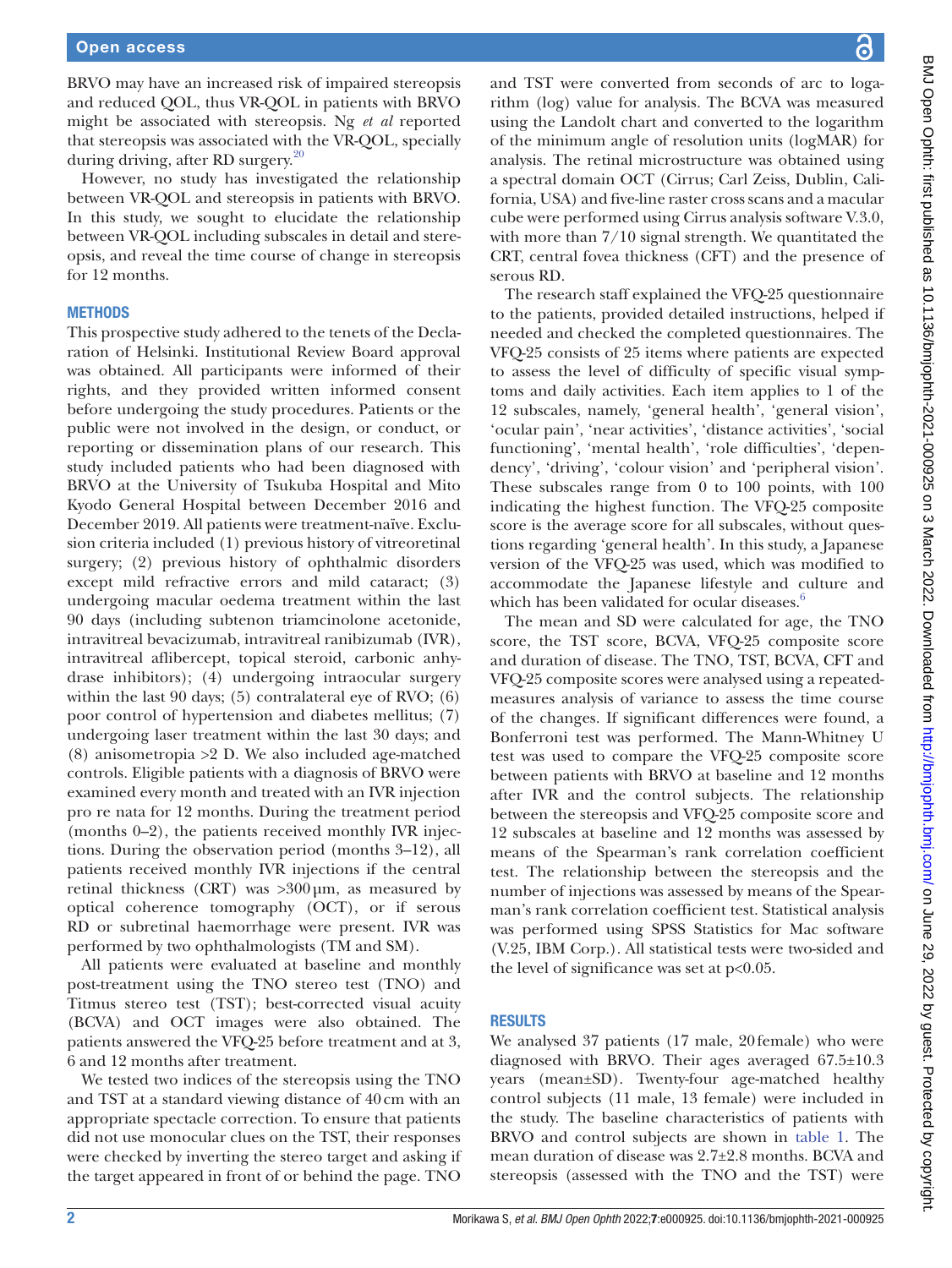<span id="page-2-0"></span>

| Clinical characteristics in patients with branch retinal vein occlusion at baseline and control subjects<br>Table 1 |                                                |                         |            |  |  |  |
|---------------------------------------------------------------------------------------------------------------------|------------------------------------------------|-------------------------|------------|--|--|--|
|                                                                                                                     | Patients with branch retinal vein<br>occlusion | <b>Control subjects</b> | P values   |  |  |  |
| Cases, n                                                                                                            | 37                                             | 24                      | -          |  |  |  |
| Age (years)                                                                                                         | $67.5 \pm 10.3$                                | $64.7 \pm 6.0$          | 0.053      |  |  |  |
| Sex (male/female)                                                                                                   | 17/20                                          | 11/13                   | 0.99       |  |  |  |
| TNO stereo test (log)                                                                                               | $2.90+0.64$                                    | $1.79 + 0.21$           | $< 0.001*$ |  |  |  |
| Titmus stereo test (log)                                                                                            | $2.63 \pm 0.79$                                | $1.70 \pm 0.16$         | $< 0.001*$ |  |  |  |
| Best-corrected visual acuity (logMAR)                                                                               | $0.40+0.30$                                    | $-0.08 + 0.07$          | $< 0.001*$ |  |  |  |
| VFQ-25 composite score                                                                                              | 76.9±10.9                                      |                         |            |  |  |  |
| Duration (months)                                                                                                   | $2.7 \pm 2.8$                                  |                         |            |  |  |  |

The values are shown as the mean±SD.

\*Significant between-group difference (Mann-Whitney U test,  $\chi^2$  test).

logMAR, logarithm of the minimum angle of resolution; VFQ-25, The National Eye Institute 25-item Visual Function Questionnaire.

significantly worse in the patients with BRVO than in the control subjects (p<0.001and p<0.001, respectively).

The time course of changes in the TNO and TST scores in patients with BRVO are charted in [figure](#page-2-1) 1. IVR injections significantly improved the TNO score from 2 months after treatment ( $p<0.05$ ) ([figure](#page-2-1) 1A) and the TST score from 2 months after treatment  $(p<0.05)$  [\(figure](#page-2-1) 1B) during the follow-up period from baseline. At baseline, TNO and TST values (second of arc) in patients with BRVO were 794 and 427 which corresponded to circle 1 and 2. At 12 months, these values were 219 and 95, which corresponded to circle 3 and 5. Even after treatment, the TNO and TST scores in patients with BRVO at 12 months were significantly worse than those of the control subjects



<span id="page-2-1"></span>Figure 1 The time course of changes in stereopsis in patients with branch retinal vein occlusion before and after treatment for 12 months with intravitreal ranibizumab. (A) The TNO stereo test score improved significantly from 2 months after treatment. (B) The Titmus stereo test score improved significantly from 2 months after treatment. \*One-way repeated measures analysis of variance with a Bonferroni test.

(p<0.001and p<0.001, respectively). The TNO and TST scores were not correlated with the number of injections.

Changes from baseline BCVA and CFT are shown in [figure](#page-3-0) 2. There was a significant improvement in BCVA [\(online supplemental figure A](https://dx.doi.org/10.1136/bmjophth-2021-000925)) and CFT [\(online supple](https://dx.doi.org/10.1136/bmjophth-2021-000925)[mental figure B](https://dx.doi.org/10.1136/bmjophth-2021-000925)) after 1month in the BRVO group. At 12 months, the BCVA of patients who received IVR treatment increased by 0.35 logMAR, while CFT reduced by 281µm. IVR injections also resulted in significant improvements in the VFQ-25 composite scores from baseline (76.9±10.9, 84.9±7.9, 84.6±7.5and 86.6±7.7 at baseline, 3, 6 and 12 months, respectively,  $p<0.05$ ).

Scatter plots of stereopsis and the VFQ-25 composite scores at baseline and after treatment are shown in [figure](#page-3-0) 2. The TNO score at baseline significantly correlated with VFQ-25 composite score at baseline (r=−0.38, p<0.05, [figure](#page-3-0) 2A) and at 12 months (r=−0.34, p<0.05, [figure](#page-3-0) 2C). In contrast, TST scores were not correlated with VFQ-25 composite score at baseline and 12 months ([figure](#page-3-0) 2D–F).

Tables [2 and 3](#page-4-0) display the relationship between stereopsis and each VFQ-25 subscale in patients with BRVO at baseline ([table](#page-4-0) 2) and at 12 months [\(table](#page-4-1) 3). There were significant associations between the TNO scores and 'general health', 'general vision', 'distance activities', 'social functioning', 'colour vision' and 'peripheral vision' at baseline. The TST scores showed a significant correlation with 'ocular pain' at baseline [\(table](#page-4-0) 2). At 12 months after treatment, there was only a significant association between the TNO scores and 'distance activities' [\(table](#page-4-1) 3).

#### **DISCUSSION**

We found that patients with BRVO had worse stereopsis and BCVA at baseline than control subjects and the mean VFQ-25 composite score for patients with BRVO was 76.9±10.9 points. Several studies have provided impairment of stereopsis and BCVA in patients with retinal diseases such as  $MH$ ,<sup>21 22</sup> ERM<sup>23</sup> and RD<sup>24</sup> when compared with control subjects. Previous studies have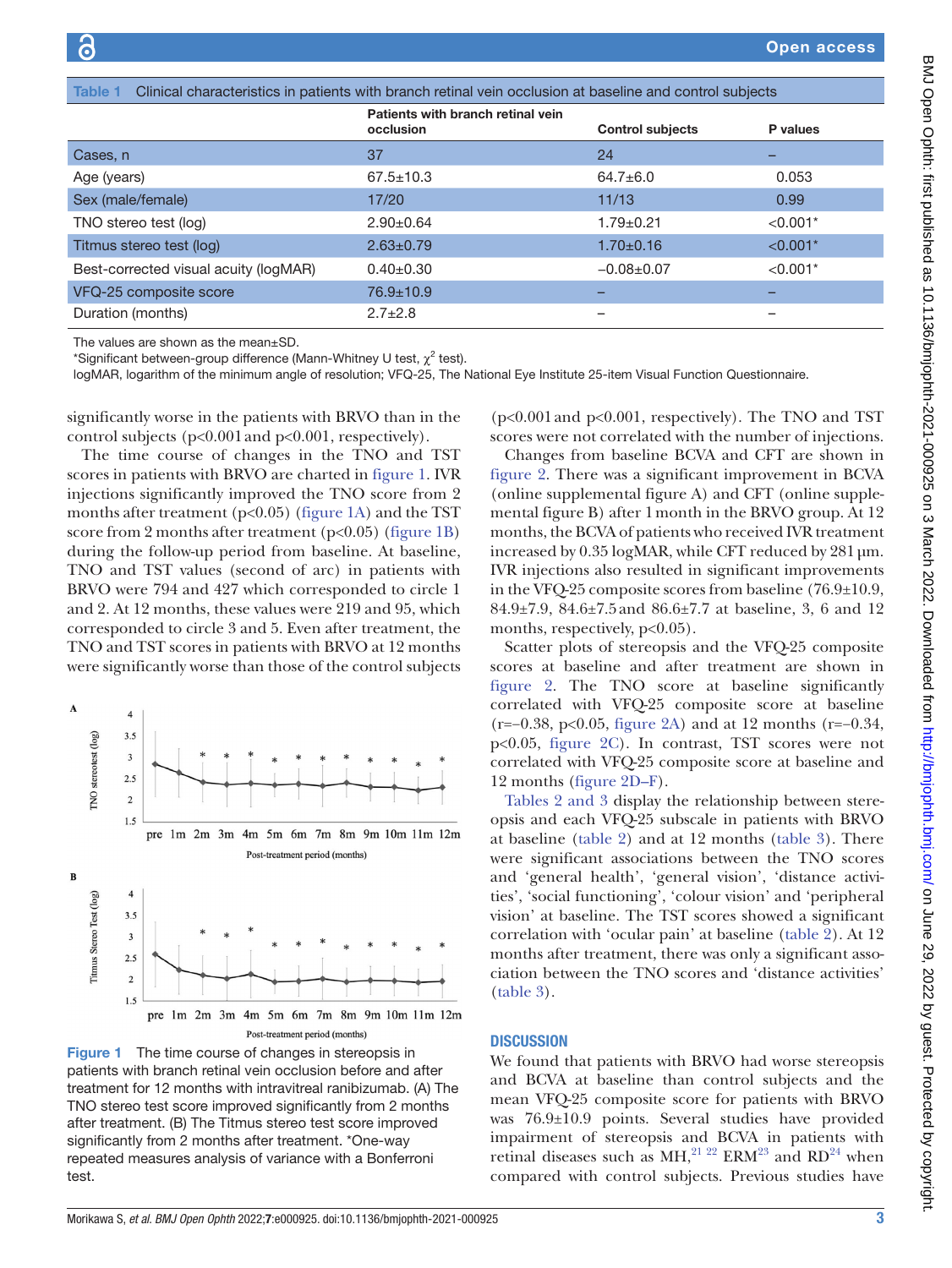

<span id="page-3-0"></span>Figure 2 Scatter plots of stereopsis and the 25-item National Eye Institute Visual Function Questionnaire (VFQ-25) composite score at baseline and after treatment. (A) TNO stereo test at baseline versus VFQ-25 composite score at baseline. (A) TNO stereo test at 12 months after treatment versus VFQ-25 composite score at 12 months after treatment. (C) TNO stereo test at baseline versus VFQ-25 composite score at 12 months after treatment. (D) Titmus stereo test at baseline versus VFQ-25 composite score at baseline. (E) Titmus stereo test at 12 months after treatment versus VFQ-25 composite score at 12 months after treatment. (F) Titmus stereo test at baseline versus VFQ-25 composite score at 12 months after treatment.

described that the mean VFQ-25 composite scores at baseline in patients with MH,<sup>7</sup> ERM,<sup>[8](#page-5-5)</sup> DMO<sup>[9](#page-5-6)</sup> and PDR<sup>10</sup> were 70.5, 66.2, 63.1 and 56.3, respectively. Okamoto *et al* reported that the mean VFQ-25 composite score was 89.4 in healthy controls.<sup>[8](#page-5-5)</sup> Disturbance in stereopsis in patients with BRVO compared with control subjects was similar to that in patients with other unilateral retinal disorders. The mean VFQ-25 composite score in patients with BRVO was relatively smaller than that of healthy controls, and higher than that of patients with other retinal diseases.

The present study represents the 1-year course of changes in stereopsis in patients with BRVO who underwent IVR treatment. Okamoto *et al* revealed that vitrectomy for ERM and MH significantly improved stereopsis.<sup>22 23</sup> Taken together, these findings indicate that stereopsis induced by retinal diseases is improved with adequate therapy. IVR treatment has been proven to be effective for the BCVA, stereopsis and contrast sensitivity in patients with BRVO for 6 months.<sup>34</sup> By contrast, Sugiura *et al* reported that IVR did not improve metamorphopsia.[2](#page-5-8) For the purposes of evidence-based counselling of patients and their families, clinicians should be aware that

not all visual functions in patients with BRVO have been improved. In this study, the number of injections was not correlated with stereopsis. Treatment with an IVR injection pro re nata for 12 months like this study protocol improved stereopsis, although not to the control level. The other protocol such as treat and extend might be better for stereopsis in patients with BRVO.

Although the IVR treatment for BRVO improved stereopsis, stereopsis of BRVO after treatment was significantly worse than that of control subjects in this study. It is known that vitrectomy for MH and ERM significantly improved stereopsis, although not in control subjects. $2223$ Watanabe *et al* reported that even after successful RD, stereopsis of RD has markedly deteriorated compared with that of control subjects. $24$  Even after treatment, patients with BRVO had stereopsis that was as poor as that in patients with other retinal disorders. BRVO is a vascular occlusive disease that results in macular oedema (MO) or serous RD (SRD). Patients with central serous chorioretinopathy with SRD have micropsia due to the compression of photoreceptors, which can result in stretching of the photoreceptors, which can then result

<u>a</u>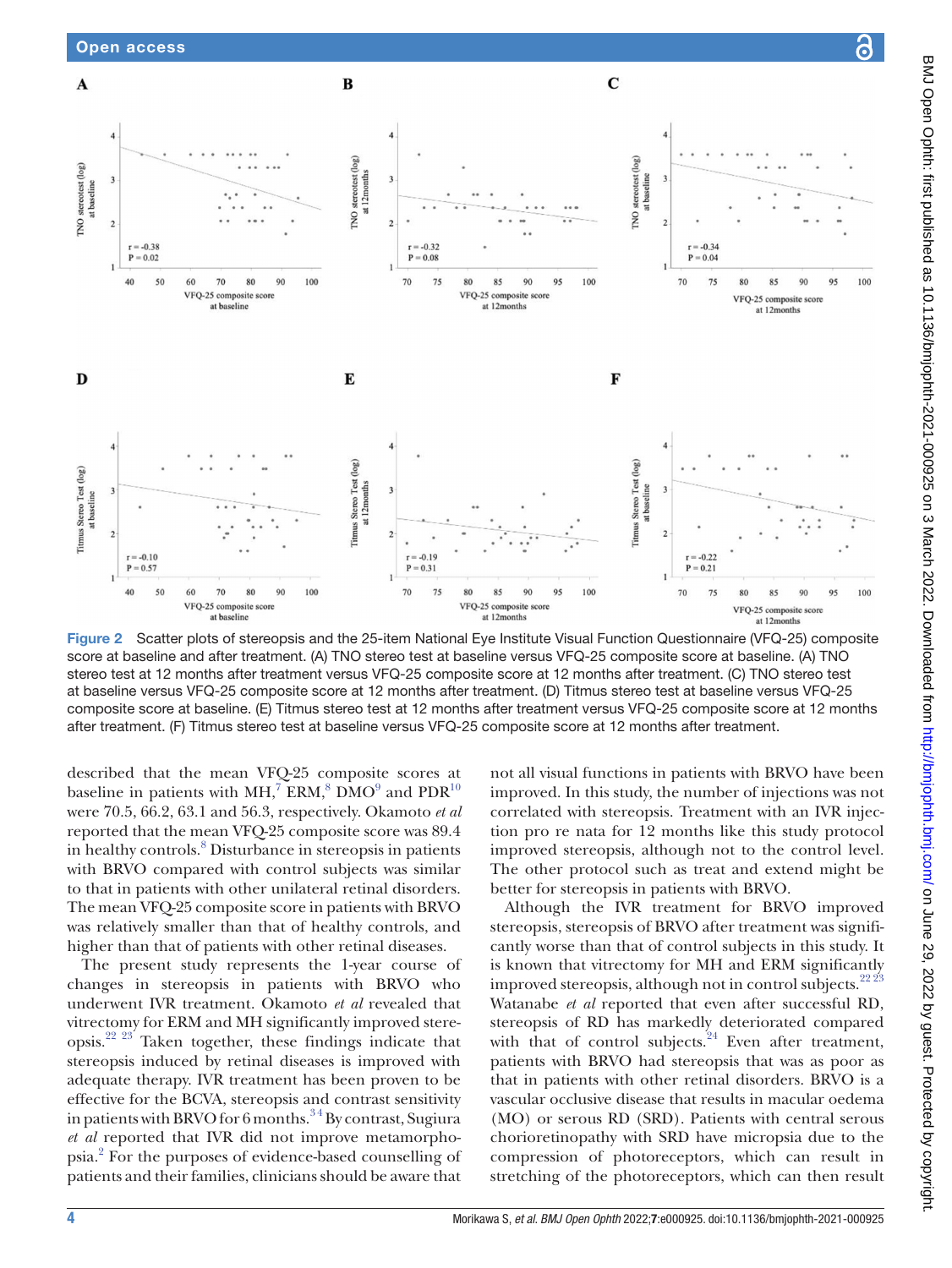<span id="page-4-0"></span>Table 2 The correlation between National Eye Institute 25-Item Visual Function Questionnaire subscales and stereopsis in patients with branch retinal vein occlusion at baseline

|                              |         | Stereopsis at baseline |                    |           |  |  |
|------------------------------|---------|------------------------|--------------------|-----------|--|--|
|                              |         | <b>TNO</b> stereo test | Titmus stereo test |           |  |  |
| VFQ-25 subscales at baseline | r       | P values               | r                  | P values  |  |  |
| General health               | $-0.36$ | $< 0.05*$              | $-0.22$            | 0.20      |  |  |
| General vision               | $-0.39$ | $< 0.05*$              | $-0.28$            | 0.11      |  |  |
| Ocular pain                  | 0.03    | 0.85                   | $-0.44$            | $< 0.01*$ |  |  |
| Near activities              | $-0.28$ | 0.10                   | $-0.20$            | 0.25      |  |  |
| Distance activities          | $-0.39$ | $< 0.05*$              | $-0.24$            | 0.17      |  |  |
| Social functioning           | $-0.45$ | $< 0.01*$              | $-0.26$            | 0.14      |  |  |
| Mental health                | $-0.21$ | 0.23                   | $-0.06$            | 0.74      |  |  |
| Role difficulties            | $-0.26$ | 0.13                   | $-0.05$            | 0.80      |  |  |
| Dependency                   | $-0.30$ | 0.08                   | $-0.26$            | 0.14      |  |  |
| Driving                      | $-0.16$ | 0.44                   | 0.08               | 0.70      |  |  |
| Colour vision                | $-0.52$ | $< 0.01*$              | $-0.32$            | 0.06      |  |  |
| Peripheral vision            | $-0.38$ | $< 0.05*$              | $-0.16$            | 0.37      |  |  |

\*Significant correlation between VFQ-25 subscales at baseline and stereopsis at baseline (Spearman's correlation coefficient). VFQ-25, 25-item National Eye Institute Visual Function Questionnaire.

in micropsia.[25 26](#page-6-10) Lovasik *et al* reported that loss of stereopsis with increasing amounts of aniseikonia.[27](#page-6-11) Based on this information, it is possible that aniseikonia may cause stereopsis deficits in patients with BRVO. However, the exact cause of this loss in stereopsis even after treatment remains unknown. Further studies are required to elucidate the mechanisms of stereopsis.

The TNO score was significantly associated with the VFQ-25 composite score before and after treatment,

whereas the TST score was not associated with the VFQ-25 composite score in this study. The difference in the size of the two devices may help to explain the difference between the associations of TNO and TST with the VFQ-25 composite score. The objective of the TNO was 60 mm, and that of the TST was 5 mm. The viewing distance was 400 mm, the viewing angle of the TNO was 8.5°, that of the TST was 0.7°22; stereopsis was categorised as 'local' or 'global'. In clinical practice,

<span id="page-4-1"></span>Table 3 The correlation between National Eye Institute 25-Item Visual Function Questionnaire subscales and stereopsis in patients with branch retinal vein occlusion at 12months after treatment

|                                               | Stereopsis at 12 months after treatment |           |                    |          |
|-----------------------------------------------|-----------------------------------------|-----------|--------------------|----------|
|                                               | <b>TNO stereo test</b>                  |           | Titmus stereo test |          |
| VFQ-25 subscales at 12 months after treatment | r                                       | P values  | r                  | P values |
| General health                                | $-0.18$                                 | 0.31      | $-0.11$            | 0.54     |
| General vision                                | $-0.05$                                 | 0.81      | $-0.05$            | 0.77     |
| Ocular pain                                   | $-0.01$                                 | 0.94      | 0.07               | 0.69     |
| Near activities                               | $-0.35$                                 | 0.053     | $-0.26$            | 0.15     |
| <b>Distance activities</b>                    | $-0.41$                                 | $< 0.05*$ | $-0.15$            | 0.41     |
| Social functioning                            | $-0.20$                                 | 0.27      | $-0.18$            | 0.33     |
| Mental health                                 | $-0.27$                                 | 0.14      | $-0.24$            | 0.20     |
| Role difficulties                             | $-0.20$                                 | 0.28      | $-0.10$            | 0.58     |
| <b>Dependency</b>                             | $-0.22$                                 | 0.22      | $-0.29$            | 0.11     |
| Driving                                       | $-0.20$                                 | 0.35      | $-0.04$            | 0.85     |
| Colour vision                                 | $-0.21$                                 | 0.26      | $-0.24$            | 0.18     |
| Peripheral vision                             | $-0.21$                                 | 0.24      | $-0.04$            | 0.84     |

VFQ-25=25 Item Visual Function Questionnaire.

\*Significant correlation between VFQ-25 subscales at 12months after treatment and stereopsis at 12months after treatment (Spearman's correlation coefficient).

VFQ-25, 25-item National Eye Institute Visual Function Questionnaire.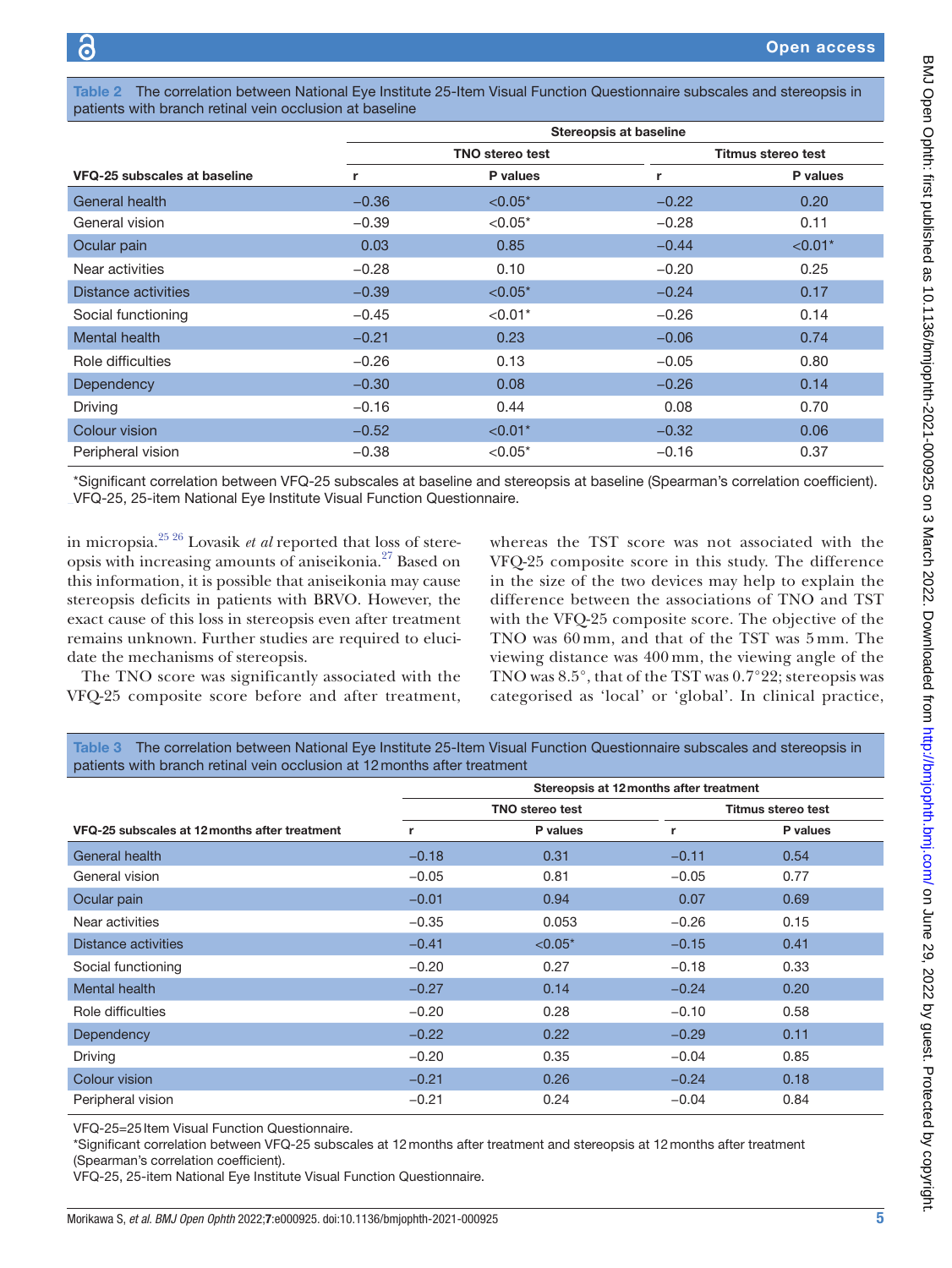stereopsis used to detect a contour-based stereo target such as the TST is considered to be 'local', while the stereopsis to detect a random dot-based stereo target such as the TNO is considered to be 'global'.<sup>[28–31](#page-6-12)</sup> For calculating the viewing angle, the length of the TNO on the ocular fundus was 2.5 mm and that of the TST was 0.2 mm. Since the BRVO lesion size was larger than length of the TST on the ocular fundus, TNO, which is a type of 'global' stereopsis, might be associated. To the best of our knowledge, this is the first study to examine the association between stereopsis and VR-QOL. Potic *et al* reported that stereopsis was associated with the VR-QOL, especially during driving, in patients with RD.[32](#page-6-13) Therefore, stereopsis is important for VR-QOL in patients with retinal disease, and our data may help improve the patient's adherence to become willing to actively and continuously receive care.

In our study, there were no correlations between the TST score and any of the VFQ-25 subscales except for 'ocular pain', whereas the TNO was significantly correlated with quality of vision subscales such as 'general vision', 'distance activities', 'colour vision',and 'peripheral vision' at baseline. In addition, 'distance activities' were also significantly correlated with the TNO at 12 months. It is noteworthy that impairment in 'distance activities' was seen in patients with BRVO due to unilateral retinal diseases. Although BCVA in patients with BRVO recovered to the level of control subjects after IVR treatment, recovery in 'distance activities' was poor, which may be explained by the impairment in stereopsis. The VFQ-25 composite score was not associated with stereopsis in patients with BRVO at 12 months after treatment in this study. This may be because that other visual functions such as contrast sensitivity and metamorphopsia were more relevant to the VFQ-25 composite score and further study is needed to determine the relationship between the VFQ and visual functions.

There are some limitations to this study, First, the small sample size reduced the probability of identifying statically significant associations. Second, the lack of examination affected stereopsis including eye dominance, pupil size and accommodation can be a limitation of this study. $33-36$  Further, the placebo effect may have affected the VFQ-25 results. For example, it is possible that the patients recognised that they had received IVR treatment and answered the VFQ-25 questions more positively because of the expectation that they would benefit from the treatment, resulting in inflated VFQ-25 scores. In addition, the result of VFQ-25 was totally subjective and would vary between patients depending on many personal factors. This cannot be avoided by the study design, but could account for some of the improvements in the NEI VFQ-25.

In summary, our findings underscore the fact that IVR treatment for BRVO improved stereopsis and VR-QOL for 12 months. Stereopsis in unilateral BRVO was worse

than in control subjects, even after treatment. The TNO score at baseline was associated with VR-QOL in patients with BRVO.

Contributors Design and conduct of the study: FO, TO. Data collection: SM, TM, YS, YO. Management, analysis and interpretation of data: TH, FO. Preparation of the manuscript: SM, FO. Review of the manuscript: FO, TO. Approval of the manuscript: FO, TO. The guarantor: SM

Funding This study was supported by Novartis Pharma K.K., Tokyo, Japan (no award/grant number).

Competing interests None declared.

Patient consent for publication Not applicable.

Ethics approval This study was approved by the Institutional Review Board of the Tsukuba University Hospital and Mito Kyodo General Hospital (number: H27-238, approved date: 26 February 2016) and was conducted in accordance with the tenets of the Declaration of Helsinki.

Provenance and peer review Not commissioned; externally peer reviewed.

Data availability statement Data are available upon reasonable request. Not applicable.

Supplemental material This content has been supplied by the author(s). It has not been vetted by BMJ Publishing Group Limited (BMJ) and may not have been peer-reviewed. Any opinions or recommendations discussed are solely those of the author(s) and are not endorsed by BMJ. BMJ disclaims all liability and responsibility arising from any reliance placed on the content. Where the content includes any translated material, BMJ does not warrant the accuracy and reliability of the translations (including but not limited to local regulations, clinical guidelines, terminology, drug names and drug dosages), and is not responsible for any error and/or omissions arising from translation and adaptation or otherwise.

Open access This is an open access article distributed in accordance with the Creative Commons Attribution Non Commercial (CC BY-NC 4.0) license, which permits others to distribute, remix, adapt, build upon this work non-commercially, and license their derivative works on different terms, provided the original work is properly cited, appropriate credit is given, any changes made indicated, and the use is non-commercial. See:<http://creativecommons.org/licenses/by-nc/4.0/>.

#### ORCID iDs

Shohei Morikawa <http://orcid.org/0000-0001-6644-3734> Fumiki Okamoto<http://orcid.org/0000-0001-6164-7164> Yoshifumi Okamoto <http://orcid.org/0000-0003-1884-5290>

#### **REFERENCES**

- <span id="page-5-0"></span>1 Rabena MD, Pieramici DJ, Castellarin AA, *et al*. Intravitreal bevacizumab (Avastin) in the treatment of macular edema secondary to branch retinal vein occlusion. *[Retina](http://dx.doi.org/10.1097/IAE.0b013e318030e77e)* 2007;27:419–25.
- <span id="page-5-8"></span>2 Sugiura Y, Okamoto F, Morikawa S, *et al*. Time course of changes in metamorphopsia following intravitreal ranibizumab injection for branch retinal vein occlusion. *[Retina](http://dx.doi.org/10.1097/IAE.0000000000001740)* 2018;38:1581–7.
- <span id="page-5-7"></span>3 Sugiura Y, Okamoto F, Murakami T, *et al*. Time course of changes in contrast sensitivity following intravitreal ranibizumab injection for branch retinal vein occlusion. *[Jpn J Ophthalmol](http://dx.doi.org/10.1007/s10384-020-00758-9)* 2020;64:497–505.
- <span id="page-5-1"></span>4 Morikawa S, Okamoto F, Sugiura Y, *et al*. Stereopsis after intravitreal ranibizumab injections for branch retinal vein occlusion. *[Ophthalmol](http://dx.doi.org/10.1016/j.oret.2019.04.003)  [Retina](http://dx.doi.org/10.1016/j.oret.2019.04.003)* 2019;3:777–83.
- <span id="page-5-2"></span>5 Mangione CM, Lee PP, Gutierrez PR. National eye institute visual function questionnaire field test Investigators. Development of the 25-item national eye Institute visual function questionnaire. *[Arch](http://dx.doi.org/10.1016/j.oret.2019.04.003)  [Ophthalmol](http://dx.doi.org/10.1016/j.oret.2019.04.003)* 2001;119:1050–8.
- <span id="page-5-3"></span>6 Suzukamo Y, Oshika T, Yuzawa M, *et al*. Psychometric properties of the 25-item national eye Institute visual function questionnaire (Nei VFQ-25), Japanese version. *[Health Qual Life Outcomes](http://dx.doi.org/10.1186/1477-7525-3-65)* 2005;3:65.
- <span id="page-5-4"></span>7 Fukuda S, Okamoto F, Yuasa M, *et al*. Vision-related quality of life and visual function in patients undergoing vitrectomy, gas tamponade and cataract surgery for macular hole. *[Br J Ophthalmol](http://dx.doi.org/10.1136/bjo.2008.155440)* 2009;93:1595–9.
- <span id="page-5-5"></span>8 Okamoto F, Okamoto Y, Hiraoka T, *et al*. Effect of vitrectomy for epiretinal membrane on visual function and vision-related quality of life. *[Am J Ophthalmol](http://dx.doi.org/10.1016/j.ajo.2008.11.018)* 2009;147:869–74.
- <span id="page-5-6"></span>9 Okamoto Y, Okamoto F, Hiraoka T, *et al*. Vision-related quality of life and visual function following intravitreal bevacizumab injection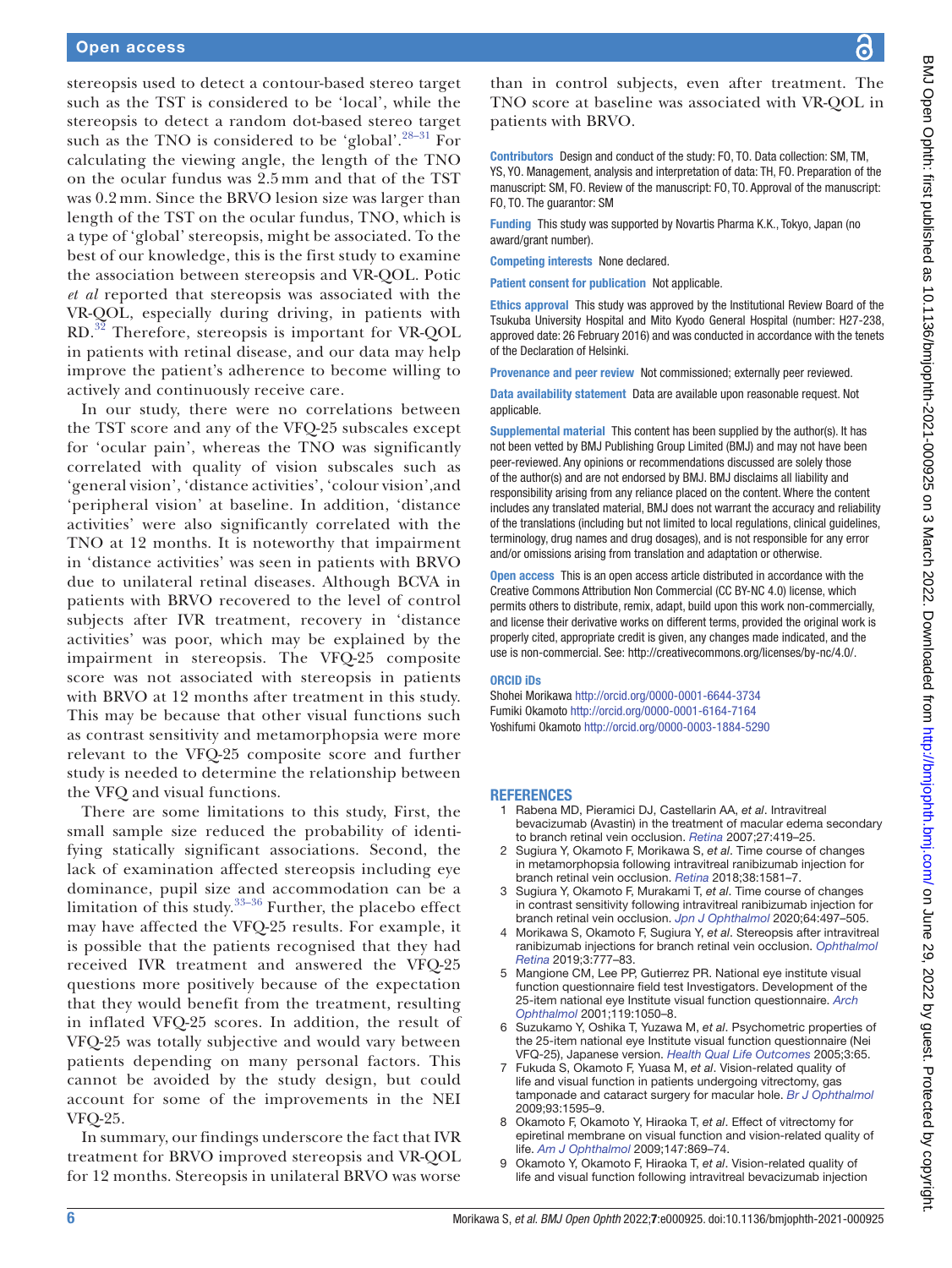# ັດ

### Open access

for persistent diabetic macular edema after vitrectomy. *[Jpn J](http://dx.doi.org/10.1007/s10384-014-0323-7)  [Ophthalmol](http://dx.doi.org/10.1007/s10384-014-0323-7)* 2014;58:369–74.

- <span id="page-6-0"></span>10 Okamoto F, Okamoto Y, Fukuda S, *et al*. Vision-related quality of life and visual function following vitrectomy for proliferative diabetic retinopathy. *[Am J Ophthalmol](http://dx.doi.org/10.1016/j.ajo.2008.02.006)* 2008;145:1031–6.
- <span id="page-6-1"></span>11 Okamoto F, Okamoto Y, Hiraoka T, *et al*. Vision-related quality of life and visual function after retinal detachment surgery. *[Am J](http://dx.doi.org/10.1016/j.ajo.2008.02.011)  [Ophthalmol](http://dx.doi.org/10.1016/j.ajo.2008.02.011)* 2008;146:85–90.
- <span id="page-6-2"></span>12 Bertelmann T, Feltgen N, Scheffler M, *et al*. Vision-related quality of life in patients receiving intravitreal ranibizumab injections in routine clinical practice: baseline data from the German Ocean study. *[Health](http://dx.doi.org/10.1186/s12955-016-0536-1)  [Qual Life Outcomes](http://dx.doi.org/10.1186/s12955-016-0536-1)* 2016;14:132.
- 13 Campochiaro PA, Heier JS, Feiner L, *et al*. Ranibizumab for macular edema following branch retinal vein occlusion: six-month primary end point results of a phase III study. *[Ophthalmology](http://dx.doi.org/10.1016/j.ophtha.2010.02.021)* 2010;117:1102–12.
- 14 Brown DM, Campochiaro PA, Bhisitkul RB, *et al*. Sustained benefits from ranibizumab for macular edema following branch retinal vein occlusion: 12-month outcomes of a phase III study. *[Ophthalmology](http://dx.doi.org/10.1016/j.ophtha.2011.02.022)* 2011;118:1594–602.
- 15 Varma R, Bressler NM, Suñer I, *et al*. Improved vision-related function after ranibizumab for macular edema after retinal vein occlusion: results from the BRAVO and CRUISE trials. *[Ophthalmology](http://dx.doi.org/10.1016/j.ophtha.2012.05.017)* 2012;119:2108–18.
- 16 Clark WL, Boyer DS, Heier JS, *et al*. Intravitreal aflibercept for macular edema following branch retinal vein occlusion: 52-week results of the vibrant study. *[Ophthalmology](http://dx.doi.org/10.1016/j.ophtha.2015.09.035)* 2016;123:330–6.
- 17 Okamoto F, Okamoto Y, Fukuda S, *et al*. Vision-related quality of life and visual function after vitrectomy for various vitreoretinal disorders. *[Invest](http://dx.doi.org/10.1167/iovs.09-3992)  [Ophthalmol Vis Sci](http://dx.doi.org/10.1167/iovs.09-3992)* 2010;51:744–51.
- <span id="page-6-3"></span>18 Kidd Man RE, Liang Gan AT, Fenwick EK, *et al*. Using uniocular visual acuity substantially underestimates the impact of visual impairment on quality of life compared with binocular visual acuity. *[Ophthalmology](http://dx.doi.org/10.1016/j.ophtha.2020.01.056)* 2020;127:1145–51.
- <span id="page-6-4"></span>19 Awdeh RM, Elsing SH, Deramo VA, *et al*. Vision-related quality of life in persons with unilateral branch retinal vein occlusion using the 25-item national eye Institute visual function questionnaire. *[Br J Ophthalmol](http://dx.doi.org/10.1136/bjo.2007.135913)* 2010;94:319–23.
- <span id="page-6-5"></span>20 Ng H, Vermeer KA, van Meurs JC, *et al*. Visual acuity inadequately reflects vision-related quality of life in patients after macula-off retinal detachment surgery. *[Invest Ophthalmol Vis Sci](http://dx.doi.org/10.1167/iovs.61.10.34)* 2020;61:34.
- <span id="page-6-6"></span>21 Hikichi T, Onodera A, Ishiko S, *et al*. Stereo acuity in patients with unilateral macular hole and after unilateral macular hole surgery. *[Graefes](http://dx.doi.org/10.1007/s004170100257)  [Arch Clin Exp Ophthalmol](http://dx.doi.org/10.1007/s004170100257)* 2001;239:128–32.
- <span id="page-6-9"></span>22 Okamoto F, Moriya Y, Sugiura Y, *et al*. Stereopsis and retinal microstructures following macular hole surgery. *[Sci Rep](http://dx.doi.org/10.1038/s41598-020-76648-4)* 2020;10:19534.
- <span id="page-6-7"></span>23 Okamoto F, Sugiura Y, Okamoto Y, *et al*. Stereopsis and optical coherence tomography findings after epiretinal membrane surgery. *[Retina](http://dx.doi.org/10.1097/IAE.0000000000000470)* 2015;35:1415–21.
- <span id="page-6-8"></span>24 Watanabe H, Okamoto F, Sugiura Y, *et al*. Stereopsis after successful surgery for rhegmatogenous retinal detachment. *[Graefes Arch Clin Exp](http://dx.doi.org/10.1007/s00417-014-2566-x)  [Ophthalmol](http://dx.doi.org/10.1007/s00417-014-2566-x)* 2014;252:1207–12.
- <span id="page-6-10"></span>25 Benegas NM, Egbert J, Engel WK, *et al*. Diplopia secondary to aniseikonia associated with macular disease. *[Arch Ophthalmol](http://dx.doi.org/10.1001/archopht.117.7.896)* 1999;117:896–9.
- 26 Hisada H, Awaya S. [Aniseikonia of central serous chorioretinopathy]. *[Nippon Ganka Gakkai Zasshi](http://www.ncbi.nlm.nih.gov/pubmed/1580222)* 1992;96:369–74.
- <span id="page-6-11"></span>27 Lovasik JV, Szymkiw M. Effects of aniseikonia, anisometropia, accommodation, retinal illuminance, and pupil size on stereopsis. *[Invest Ophthalmol Vis Sci](http://www.ncbi.nlm.nih.gov/pubmed/3997423)* 1985;26:741–50.
- <span id="page-6-12"></span>28 Zhao L, Wu H. The effect of dot size in random-dot stereograms on the results of stereoacuity measurements. *[BMC Ophthalmol](http://dx.doi.org/10.1186/s12886-020-01526-6)* 2020;20:253.
- 29 Gantz L, Bedell HE. Variation of stereothreshold with random-dot stereogram density. *[Optom Vis Sci](http://dx.doi.org/10.1097/OPX.0b013e3182217487)* 2011;88:1066–71.
- 30 Saladin JJ. Stereopsis from a performance perspective. *[Optom Vis](http://dx.doi.org/10.1097/01.OPX.0000156320.71949.9D)  [Sci](http://dx.doi.org/10.1097/01.OPX.0000156320.71949.9D)* 2005;82:186–205.
- 31 Fawcett SL. An evaluation of the agreement between contour-based circles and random dot-based near stereoacuity tests. *[J Aapos](http://dx.doi.org/10.1016/j.jaapos.2005.06.006)* 2005;9:572–8.
- <span id="page-6-13"></span>32 Potic J, Bergin C, Giacuzzo C, *et al*. Application of modified Nei VFQ-25 after retinal detachment to vision-related quality of life. *[Retina](http://dx.doi.org/10.1097/IAE.0000000000002894)* 2021;41:653–60.
- <span id="page-6-14"></span>33 Weinman J, Cooke V. Eye dominance and stereopsis. *[Perception](http://dx.doi.org/10.1068/p110207)* 1982;11:207–10.
- 34 Kani W. Stereopsis and spatial perception in amblyopes and uncorrected ametropes. *[Br J Ophthalmol](http://dx.doi.org/10.1136/bjo.62.11.756)* 1978;62:756–62.
- 35 Pierce DM. Comparability of two methods of estimating real-depth acuity. *[Ophthalmologica](http://dx.doi.org/10.1159/000307512)* 1975;171:224–35.
- 36 Erickson P, McGill EC. Role of visual acuity, stereoacuity, and ocular dominance in monovision patient success. *[Optom Vis Sci](http://dx.doi.org/10.1097/00006324-199210000-00003)* 1992;69:761–4.